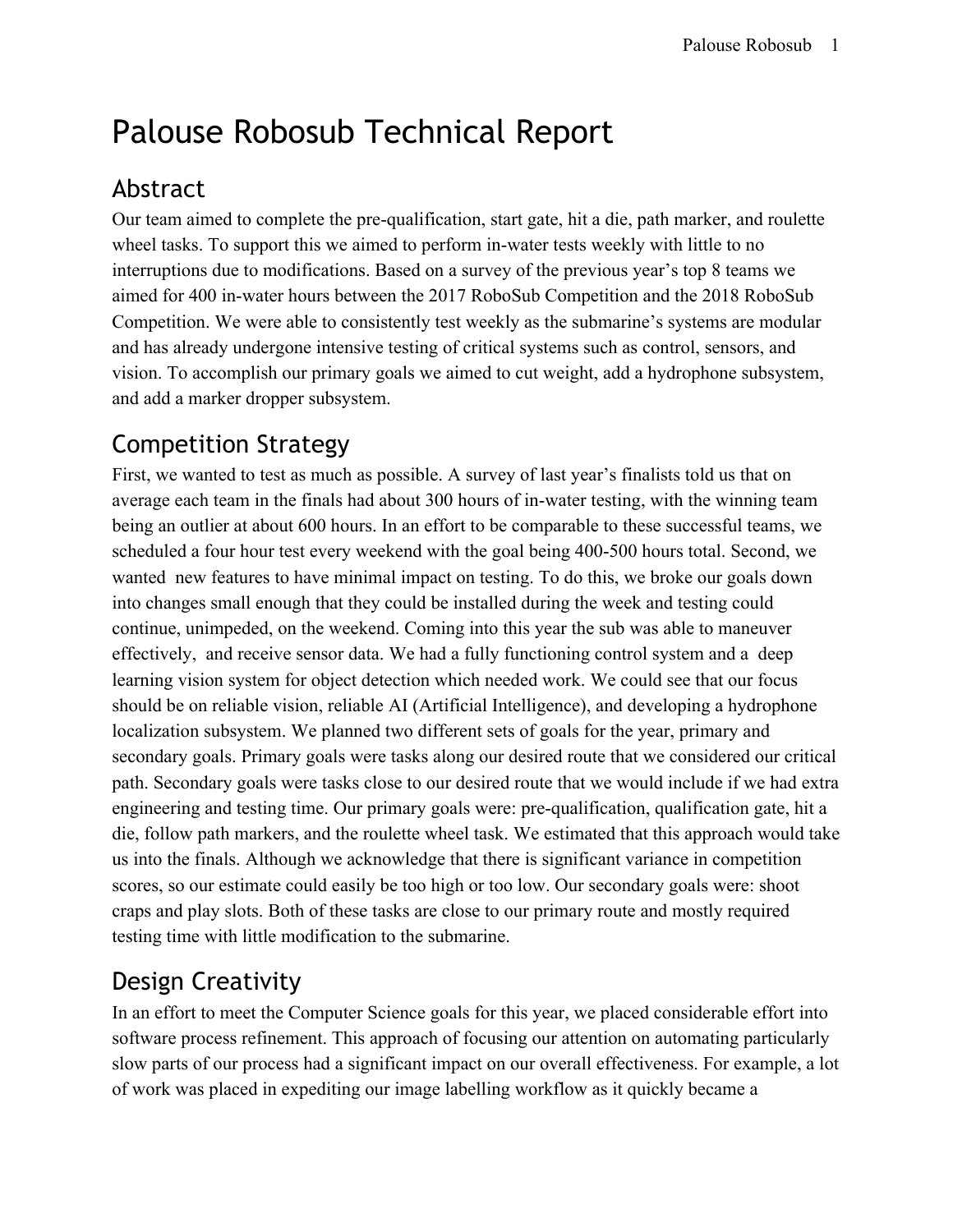bottleneck on progress given our rigorous testing schedule. This allowed us to eventually have an approximately 5 day turn around on image labeling and training of our deep neural network for object detection. By improving our ability to test and prove our object detection systems, we found the next bottleneck to be our AI development process. In an effort to increase the amount of reusable code for the entire system, we opted to move from a strictly mission scripting-based system towards a Hierarchical State Machine system. This allowed us to not only encapsulate AI operations into more user friendly, higher level concepts, but to also reuse previously written states. This way, once a lower level AI task had been proven to work, it could be easily reused and incorporated into other tasks. We found that the simulator created in the previous year, though not perfect, was very effective in testing this logic to the point where many in-water tests became a matter of tuning parameters for the real world. This reduced the amount of time the submarine was idle in water and greatly increased the efficiency of tests. At this point in development, we were able to focus on other systems, such as the hydrophones to localize the submarine in the pool, as well as incremental improvements for our deep neural network and AI without worrying about interfering with the testing schedule.

### Experimental Results

Our testing began with proving the stability of existing systems in-water. These tests turned out very promising and allowed us to move on to testing the vision subsystems in-water in parallel with testing AI systems in simulation. This directed mechanical and electrical systems towards making improvements that did not require taking the submarine out of commission for long periods of time as well as allowing in-water tests to be focused on new software rather than ensuring seaworthiness. Given that software could be developed from virtually anywhere, students could commit more time knowing that their code would be tested regularly. Alongside this, new hardware subsystems could be developed and tested without requiring the submarine's platform. This meant that individual portions of the submarine could be proven as prototypes and then time could be scheduled to install them on the submarine itself. Simulation testing also allowed software for these portions to be tested without needing the physical prototype. Once these systems were installed, minor software changes were required to get them fully functional onboard.

#### **Discussion**

While considerable efforts were put into planning, we believe we fell short in terms of project management and time management. Projects in the critical path, often, would have benefited from tighter deadlines which were more strictly enforced. Additionally, our overall timeline was often unclear to most team members. We also did not prioritize work time towards the beginning of each semester, leading to project drift into the end of each semester when students had less time to commit. Another area where we had shortcomings was in organizing work time. We had scheduled many meetings to talk about plans and goals (2 per week) when we should have been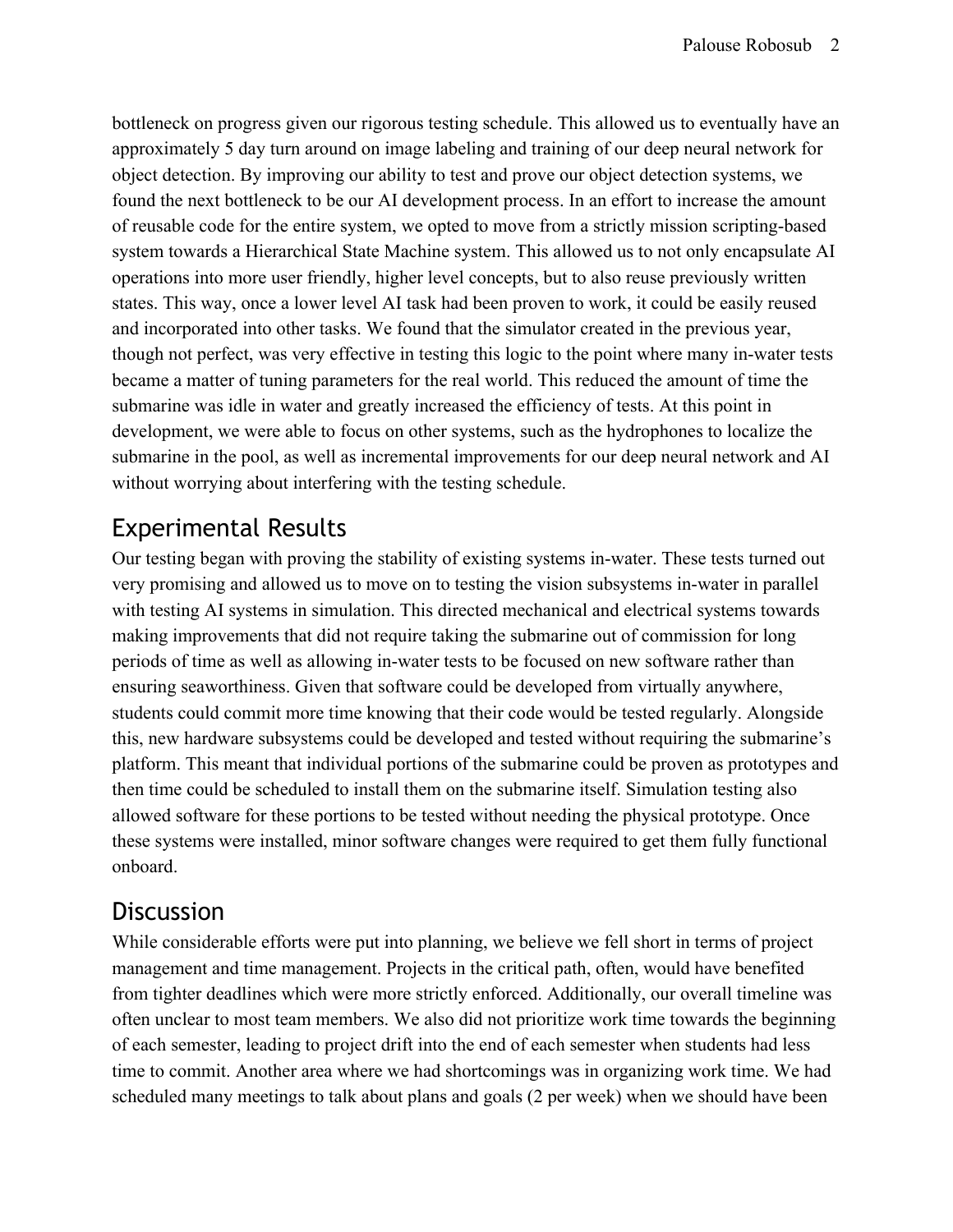scheduling time to work on projects and team building. Despite these flaws, we still made significant advancements to the capabilities and the stability of the submarine. The hydrophone subsystem was successfully added, the deep vision system was stabilized, and the power system was redesigned to reduce weight and increase reliability.

#### Acknowledgements

We would like to acknowledge our sponsors and mentors for their generous donations of time and resources. Their contributions allow us to continue improving our submarine and educating new engineers to ensure a successful future.

Our primary sponsor is NAVSEA. They contribute the majority of our funds and provide technical mentorship in the form of two of our mentors, Alex Read and Aaron Darton. We are particularly grateful to both Alex and Aaron. Their encouragement and advice has helped us avoid pitfalls and develop as a team.

Finally, we are grateful to our advisors, Dr. Matthew Taylor, Dr. Aaron Crandall, and Dr. Patrick Pedrow, for providing invaluable advice.

#### References

| Component                                     | Vendor           | Model                                      | <b>Specs</b> | Cost   |
|-----------------------------------------------|------------------|--------------------------------------------|--------------|--------|
| Frame                                         | Custom<br>made   |                                            |              |        |
| Waterproof housing<br>(bulkhead)              | Custom<br>made   |                                            |              |        |
| Waterproof housing<br>(ESC cases) x2          | Blue<br>Robotics | Watertight Enclosure for<br><b>ROV/AUV</b> | 3" series    | \$143  |
| <b>Waterproof Connectors</b><br>(Penetrators) | Blue<br>Robotics | Penetrators                                | 6mm and 8mm  | $$4-5$ |
| Thrusters x8                                  | Blue<br>Robotics | T <sub>200</sub> thruster                  |              | \$169  |
| Motor Control x8                              | Blue<br>Robotics | <b>Basic ESC</b>                           | 30A          | \$25   |
| High Level Control                            | <b>OSH Park</b>  | <b>Custom Printed PCBs</b>                 |              | Varies |

#### **Appendix A: Component Specifications**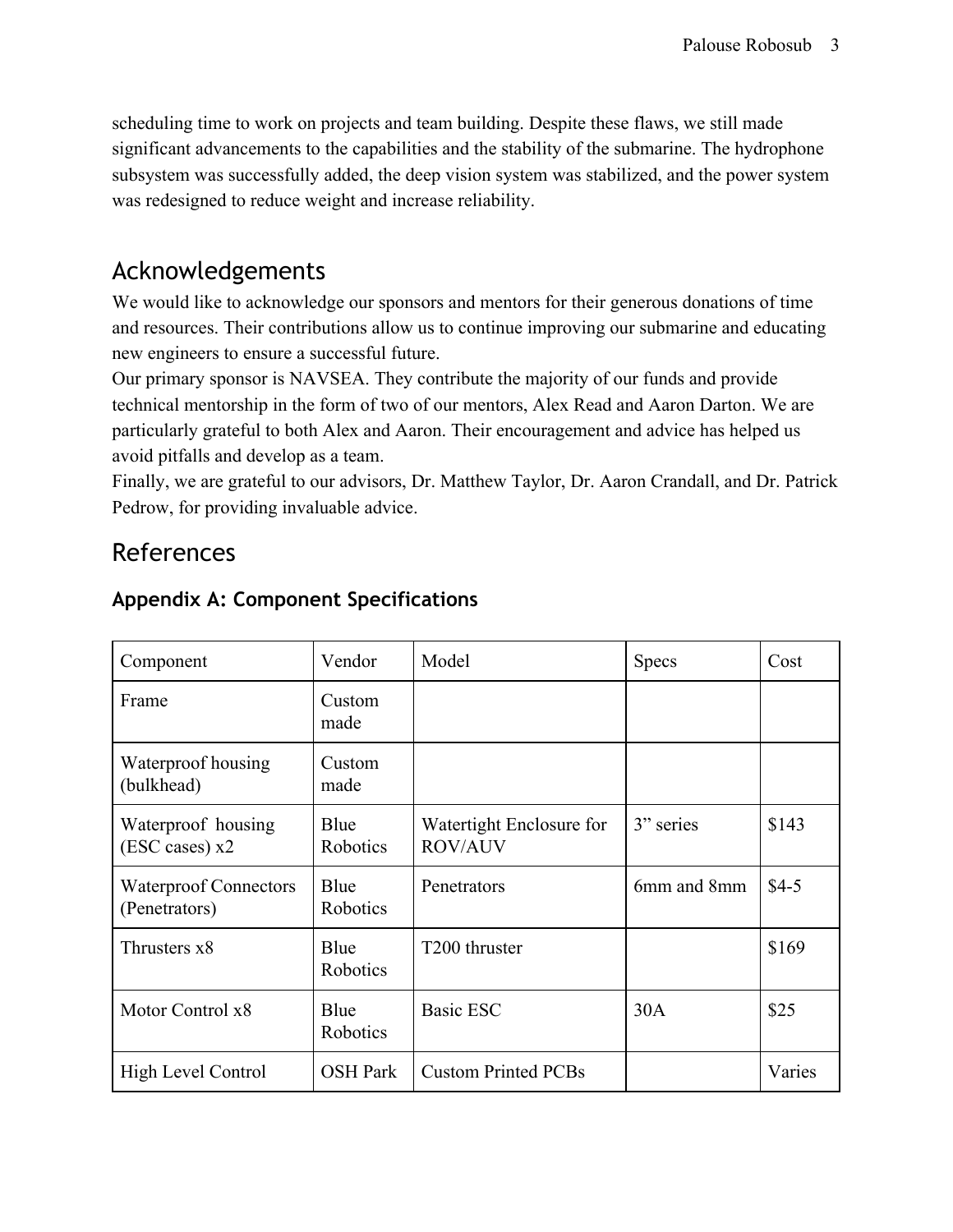| Actuators                                  | dfrobot                | DF15RSMG                               | 360 degree<br>motor $(20kg)$  | \$18  |
|--------------------------------------------|------------------------|----------------------------------------|-------------------------------|-------|
| <b>Battery</b>                             | Tattu                  | Z160218014100006                       | 16000mAh,<br>14.8V, LiPo      | \$223 |
| Converter                                  | Droking                | X000Q0Z0DR                             | LM2596 Buck<br>Converter      |       |
| Regulator                                  | Droking                | X000Q0Z0DR                             | LM2596 Buck<br>Converter      |       |
| <b>CPU</b>                                 | Intel                  | <b>NUC</b>                             | Intel Core i5                 |       |
| <b>Internal Comm Network</b>               | Netgear                | <b>GS108</b>                           | 1Gb network<br>switch         |       |
| <b>External Comm</b><br>Interface          | Subconn                | <b>Subconn Circular Series</b>         | 8 pin                         |       |
| Programming Language<br>1                  |                        | $C++$                                  |                               |       |
| Programming Language<br>2                  |                        | Python                                 |                               |       |
| Compass                                    | PNI                    | <b>TRAX</b>                            |                               |       |
| <b>IMU</b>                                 | PNI                    | <b>TRAX</b>                            |                               |       |
| Cameras x3                                 | Pointgrey              | F13-GE-14S3C-C                         | 1.4MP,<br>1384x1032,<br>18FPS | \$895 |
| Hydrophones                                | Aquarian<br>Scientific | <b>AS-1 HYDROPHONE</b>                 |                               |       |
| Algorithms: Vision                         |                        | Deep Neural Network                    | SSD Inception,<br>Tensorflow  |       |
| Algorithms: Acoustics                      |                        | <b>Time Delay Cross</b><br>Correlation |                               |       |
| Algorithms:<br>Localization and<br>Mapping |                        | Kalman and Particle<br>Filter          |                               |       |
| Algorithms: Autonomy                       |                        | <b>Hierarchical State</b>              |                               |       |